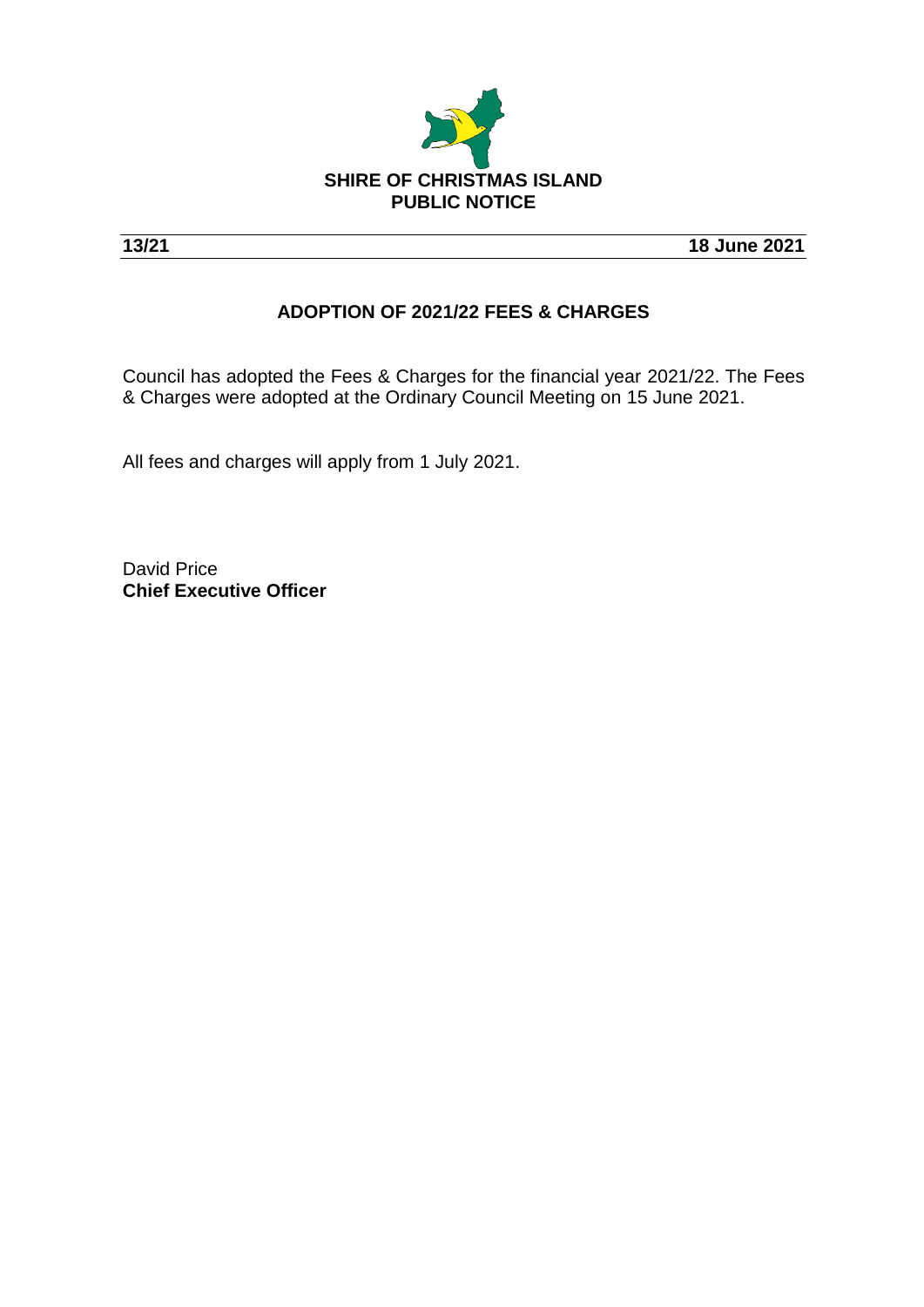## **SCHEDULE OF RATES LEVIED SECTION 6.32 LOCAL GOVERNMENT ACT 1995 (WA)(CI)**

The following rates, fees and charges were adopted by the Council at the Ordinary Meeting of Council held on 15 June 2021.

### **General Purpose Funding**

## **31.0 Rates**

# **31.1 General Rate (Section 6.32 - LG Act)**

# **31.2. Minimum Rate (Section 6.35 - LG Act)**

a) Gross Rental Value (GRV) 8.8877 cents in the dollar (0.098877\$)<br>b) Unimproved Value (UV) 92.40 cents in the dollar (0.3240/\$)  $32.40$  cents in the dollar (0.3240/\$)

a) Minimum Rate **big and the set of the set of the set of the set of the set of the set of the set of the set o<br>
\$596.00 GRV Properties<br>
\$359.00 UV Properties** \$359.00 UV Properties

# **31.3 Discount (Section 6.46 - LG Act)**

a) A discount of 2.5% is to apply if rates are paid within 35 Days of issue of notice.

## **31.4. Penalty/Interest (Section 6.51 - LG Act)**

a) A penalty of 10% is to apply as from 36 days after date of issue of rate notice and 10%of interest is to apply for overdue rates that remain unpaid

## **31.5 Administration Fee (Section 6.45 – LG Act)**

a) An administration fee of \$48.00 is to apply if rates are paid by instalments

## **31.6 Zoning, application, orders, requisitions, rates**

a) Land Purchase Enquiry seven day processing time \$215.00

- b) Land Purchase Enquiry 48 hours processing time \$283.00
- c) Rating Account Enquiry **but a strategier of the Strategier Strategier Strategier Strategier Strategier Strategier Strategier Strategier Strategier Strategier Strategier Strategier Strategier Strategier Strategier Strate**

## **General Administration**

## **42.0 Photocopy/Printing Charges**

|      | a) A4 - one sided         | $$1.00$ per copy |
|------|---------------------------|------------------|
| b).  | A3 – one sided            | $$2.00$ per copy |
|      | c) Bulk Printing (50+)    | $$0.50$ per copy |
|      | d) A4 paper size (colour) | $$5.90$ per copy |
|      | e) A3 paper size (colour) | $$9.30$ per copy |
| 42.1 | Report                    |                  |
| a)   | <b>Annual Report</b>      | \$58.00 per copy |
| b)   | Corporate Business Plan   | \$58.00 per copy |

c) Strategic Plan \$58.00 per copy d) Street Numbers List Whole Island  $$58.00$  per copy

e) Copy of extract of Records or Plans (A3)  $$29.00$  per copy f) Copy of extract of Records or Plans (A4)  $$18.00$  per copy f) Copy of extract of Records or Plans  $(A4)$ 

1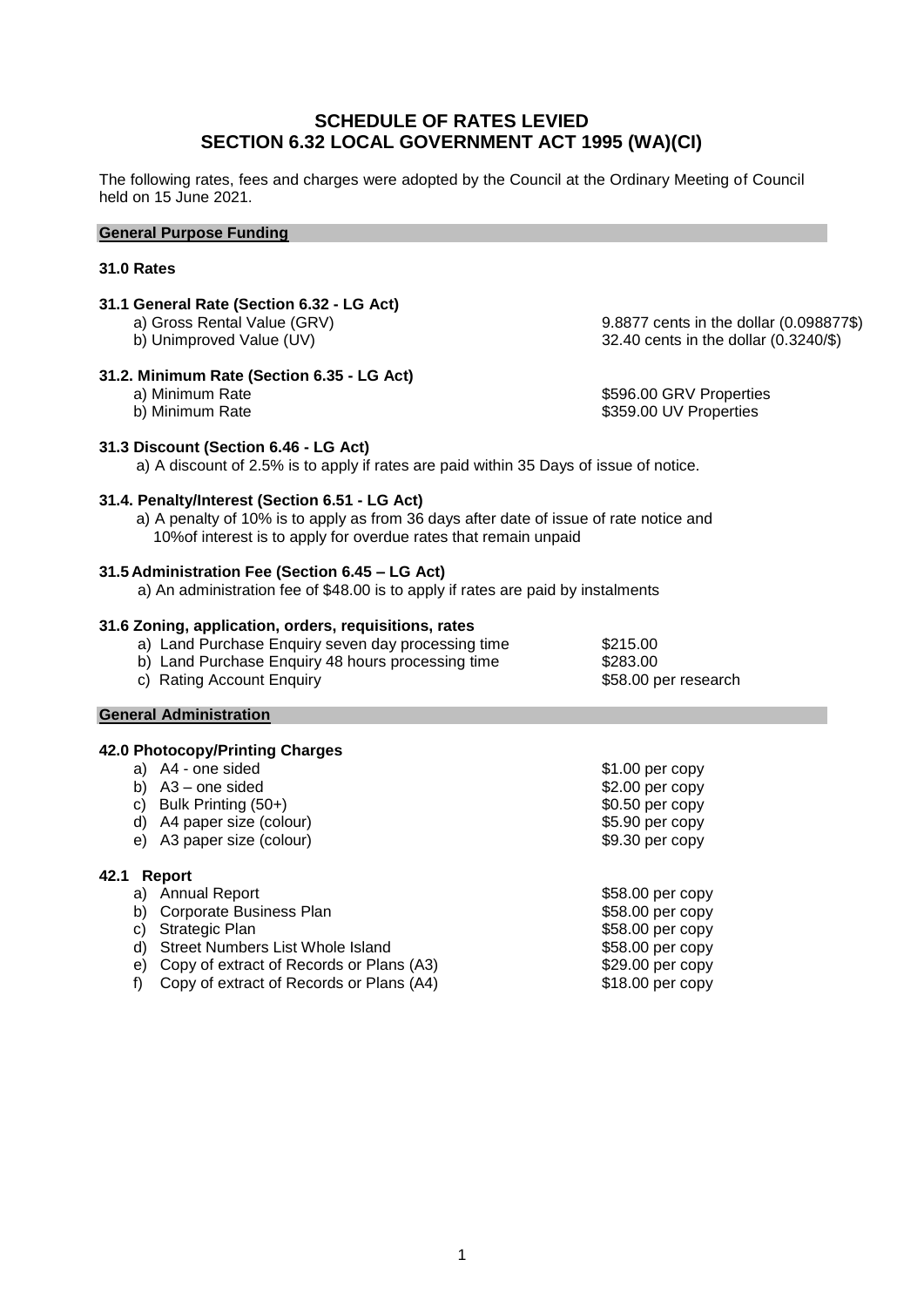## **Law, Order & Safety**

## **51.0 Keeping of Cats**

| Application for Permit to keep a cat<br>a)                                            | \$50.00 non-refundable           |
|---------------------------------------------------------------------------------------|----------------------------------|
| Claiming of an impounded cat<br>b)                                                    | \$30.00 plus applicable penalty  |
| Sustenance of an impounded cat<br>C)                                                  | \$30.00 each day or part thereof |
| d) Cat local law Schedule 1 Modified Penalties                                        | \$30.00 per offence              |
| 51.1 Concessional registration rates:<br>a) Cats owned & kept by bona-fide pensioners | \$15.00                          |
| 51.2 Animal Trap                                                                      |                                  |
| a) Deposit                                                                            | \$231.00 each                    |

## **51.3 Offences relating to Cats**

## **Cat Local Law 2010 Schedule 1 Modified Penalties below is applicable regards fines Local Government Act 1995(WA)(CI)**

| <b>Item</b><br>No. | <b>Clause No.</b> | <b>Nature of Offence</b>                                                                                                                       | <b>Modified</b><br><b>Penalty</b> |
|--------------------|-------------------|------------------------------------------------------------------------------------------------------------------------------------------------|-----------------------------------|
| a)                 | 2.1               | Failure of a keeper to identify a cat                                                                                                          | \$250                             |
| b)                 | 2.2               | Interference with or removal of the identification of a cat                                                                                    | \$250                             |
| c)                 | 2.4               | Marking cat with universal mark of de-sexing via neutering when<br>cat not neutered.                                                           | \$250                             |
| d)                 | 3.1(1)            | Keeping a cat without a permit                                                                                                                 | \$500                             |
| e)                 | 4.1               | Using a premises as a cat boarding premises without a permit                                                                                   | \$250                             |
| f)                 | 6.6(a)            | Releasing or attempt to release a cat from a pound                                                                                             | \$250                             |
| g)                 | 6.6(b)            | Destroy, break into, damage or in any other way interfere<br>or render not cat proof a pound                                                   | \$250                             |
| h)                 | 6.6(c)            | Destroy, break into, damage or in any other way interfere with<br>any container used for the purpose of catching, holding or<br>conveying cats | \$250                             |
| i)                 | 7.1               | Abandonment of cat                                                                                                                             | \$250.                            |
| j)                 | 11.1              | Cat in a public place                                                                                                                          | \$250                             |
| k)                 | 11.3              | Cat in a place that is not a public place.                                                                                                     | \$250                             |
| $\vert$            | 11.4              | Cat in a cat prohibited area                                                                                                                   | \$300                             |
| m)                 | 11.5              | Breach of a condition of permit                                                                                                                | \$300                             |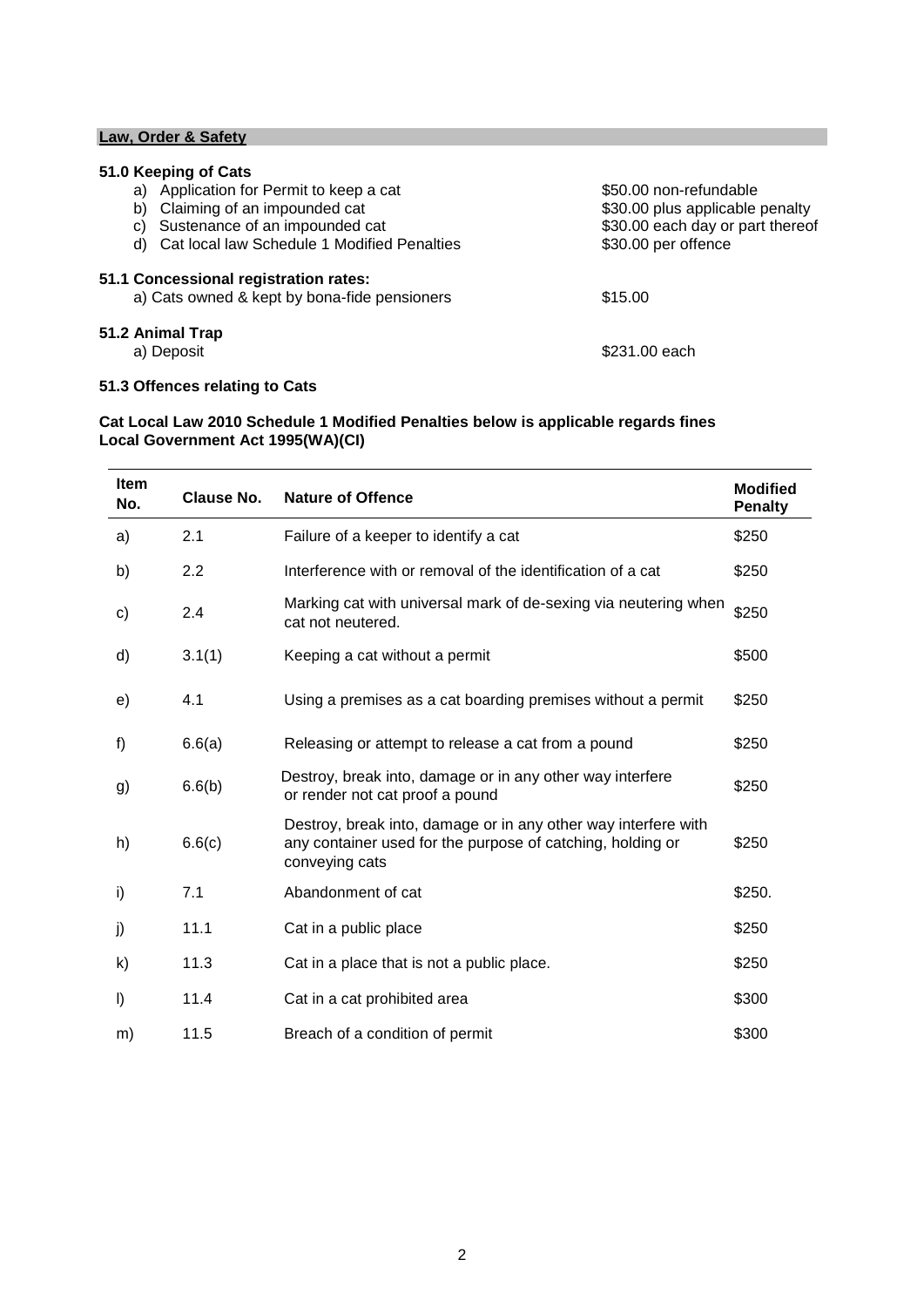## **Health**

| 71.0 Food Premises Licence & Registration   |                          |
|---------------------------------------------|--------------------------|
| a) New Registration and Licence             | \$239.00                 |
| b) New Licence                              | \$239.00                 |
| c) Licence Renewal                          | \$239.00 per annum       |
| d) Food Training Seminars and presentations | \$94.00 per student      |
| e) Pre-purchase inspection of food premises | \$371.00                 |
| <b>71.1 Lodging Houses</b>                  |                          |
| a) New Registration                         | \$239.00                 |
| b) New Licence                              | \$239.00                 |
| c) Licence Renewal                          | \$239.00 per annum       |
| <b>71.2 Grease Trap Service</b>             |                          |
| a) Trap Cleaning Service                    |                          |
| (i) Up to 1,500 litres                      | \$322.00 per service     |
| (ii) Over 1,500 litres                      | \$322.00 per hopper load |
| b) Call out Fee                             |                          |
| (i) Working Hour                            | \$107.00 per call out    |
| (ii) After Working Hour                     | \$430.00 per call out    |
| 71.3 Spoutvac Hire                          |                          |
| a) Wet Hire with operators                  | \$322.00 per hour        |
| Welfare                                     |                          |
| 82.0 Interpretation/Translation             | \$182.00 per hour        |
| <b>Communities Amenities</b>                |                          |
| 101.0 Sanitation                            |                          |
|                                             |                          |
|                                             |                          |

**Waste management levy (per annum) section 66 -67 of the Waste Avoidance and Resource Recovery Act 2007 (WA) (CI)**

| a)<br>b)<br>d) | Per residential unit/household<br>Per individual commercial property<br>Per vacant land<br>Per specified institution                                                            | 86.00<br>SS.<br>\$86.00<br>\$86.00<br>\$860.00                         |
|----------------|---------------------------------------------------------------------------------------------------------------------------------------------------------------------------------|------------------------------------------------------------------------|
| a)<br>b)<br>C) | 101.1 Bin Collection Fees (Rated Premises)<br>Household<br>Multi residential unit<br>Rated Enterprise (per quarter - see Note: 1)<br>d) Sulo bin left out or put in wrong place | \$353.00<br>\$228.00<br>\$86.00 per collection unit<br>\$80.00 per bin |

## **Note: 1 collection unit is equivalent to 1MGB collected per week for 3 months. An enterprise is any premises that is not a domestic use.**

## **101.2 Collection Service Establishment Fees** a) Waste Service Establishment Fee – Rated Dwelling \$205.00 Per dwelling<br>b) Waste Service Establishment Fee – Rated Unit \$140.00 Per unit b) Waste Service Establishment Fee – Rated Unit  $\begin{array}{r} \text{``$ $140.00 Per unit} \\ \text{``$c$)} \text{``} \text{Waste Service Establishment Free} - \text{Rateed Enterprise} \\ \text{``} \text{``$82.00 Per MGB plus $74.00} \end{array}$ c) Waste Service Establishment Fee – Rated Enterprise \$82.00 Per MGB plus \$74.00<br>d) Waste Service Establishment Fee – Non-rated Enterprise \$146.00 Per MGB plus \$111.00 d) Waste Service Establishment Fee - Non-rated Enterprise e) Change of a Service – Rated Enterprise \$43.00 plus 72.00 per extra MGB f) Change of a Service – Non - Rated Enterprise **\$88.00 plus \$117.00 per extra MGB**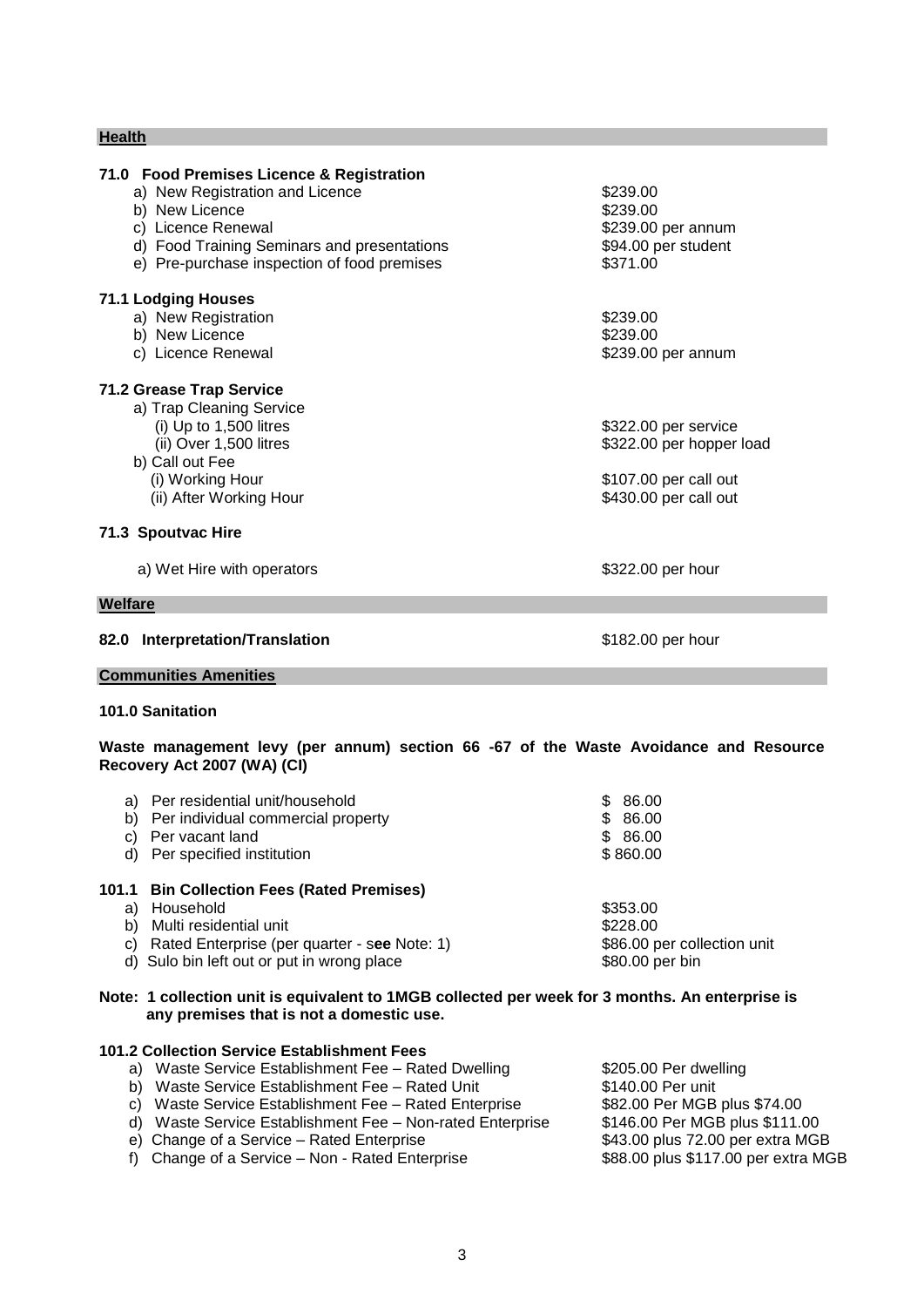| 101.3<br><b>Others</b>                                                                                   |                                                                                                                                                                                                    |
|----------------------------------------------------------------------------------------------------------|----------------------------------------------------------------------------------------------------------------------------------------------------------------------------------------------------|
| Hire of MGB<br>a)<br>b) Hire of MGB (emptied once a week)<br>Industrial Skip Bin Green Wastes Only<br>C) | \$14.00 per MGB per week<br>\$24.00 per MGB per week<br>\$219.00 delivered & removed within<br>10 days $+$ \$21.00 per day rental<br>Thereafter                                                    |
| Industrial Skip Bin – Paper/Cardboard Only<br>d)                                                         | \$219,00 delivered & removed within<br>10 days $+$ \$21.00 per day rental<br>Thereafter                                                                                                            |
| Industrial Waste Cage - Paper/Cardboard Only<br>e)                                                       | \$219,00 delivered & removed within<br>10 days $+$ \$21.00 per day rental<br>thereafter                                                                                                            |
| Industrial Skip Bin - Mixed/Wet Wastes<br>f)                                                             | \$254,00 delivered & removed within<br>10 days $+$ \$26.00 per day rental<br>thereafter. (Mixed /wet waste<br>not to cause odours or a fly<br>nuisance or can be removed at<br>Council discretion) |
| Hire & Disposal of Green Waste Bag<br>g)                                                                 | \$34.00                                                                                                                                                                                            |

## **Note: MGB = Mobile Garbage Bin (eg "Sulo Bin", Wheelie Bin)**

#### **101.4 Tip Entrance Fees/Tips Entry Vouchers – Commercial Waste\***

| C)<br>f)    | a) Sedan/Van<br>b) Single axle light trailer<br>Double axle light trailer<br>d) Light rigid truck (up to 8T GVM)<br>e) Medium rigid truck<br>Heavy rigid truck or Dog trailer<br>g) Semi-trailer/Articulated truck<br>h) Double-trailer                                                               | \$23.00 per vehicle<br>\$23.00 per vehicle<br>\$45.00 per vehicle<br>\$99.00 per vehicle<br>\$223.00 per vehicle<br>\$383.00 per vehicle<br>\$682.00 per vehicle<br>\$1,367.00 per vehicle |
|-------------|-------------------------------------------------------------------------------------------------------------------------------------------------------------------------------------------------------------------------------------------------------------------------------------------------------|--------------------------------------------------------------------------------------------------------------------------------------------------------------------------------------------|
|             | *Note: Where vehicle does not fit into category discretion lies with the CEO to determine<br>the charge.                                                                                                                                                                                              |                                                                                                                                                                                            |
| 101.5<br>e) | <b>Disposal of Controlled Wastes</b><br>a) Asbestos Disposal (Minimum charge m^3)<br>b) Biomedical Waste Disposal (Minimum charge m^3)<br>c) Quarantine Waste Disposal (Minimum charge m^3)<br>d) Sewerage Sludge Disposal (Minimum charge m^3)<br>Car bodies (must have all oils and fluids drained) | \$620.00 per cubic metre*<br>\$620.00 per cubic metre*<br>\$620.00 per cubic metre*<br>\$135.00 per cubic metre*<br>\$289.00 per car                                                       |
|             | 101.6 Commercial Putrescible Waste Collections                                                                                                                                                                                                                                                        | \$1,575.00 per day                                                                                                                                                                         |
|             | 101.7 Woodchips                                                                                                                                                                                                                                                                                       | \$93.00 per cubic metre*                                                                                                                                                                   |
|             | 101.8 Disposal of Batteries and Tyres<br>a) Battery<br>b) Car tyre<br>c) Truck tyre (small)<br>d) Truck tyre (large)<br>e) Tractor/Loader/etc tyre                                                                                                                                                    | \$12.60 each<br>\$2.60 each<br>\$4.40 each<br>\$7.50 each<br>\$12.60each                                                                                                                   |
| 101.9       | <b>Oily Waste</b>                                                                                                                                                                                                                                                                                     | \$103.00 per hour                                                                                                                                                                          |

**Note: A permit from the Shire of Christmas Island is required prior to the dumping of asbestos and quarantine at the tip site. Permits can be obtained from the Planning Building & Health Department of the Shire of Christmas Island. The Shire of Christmas Island requires a minimum of 24 hours notice prior to the dumping of these materials.**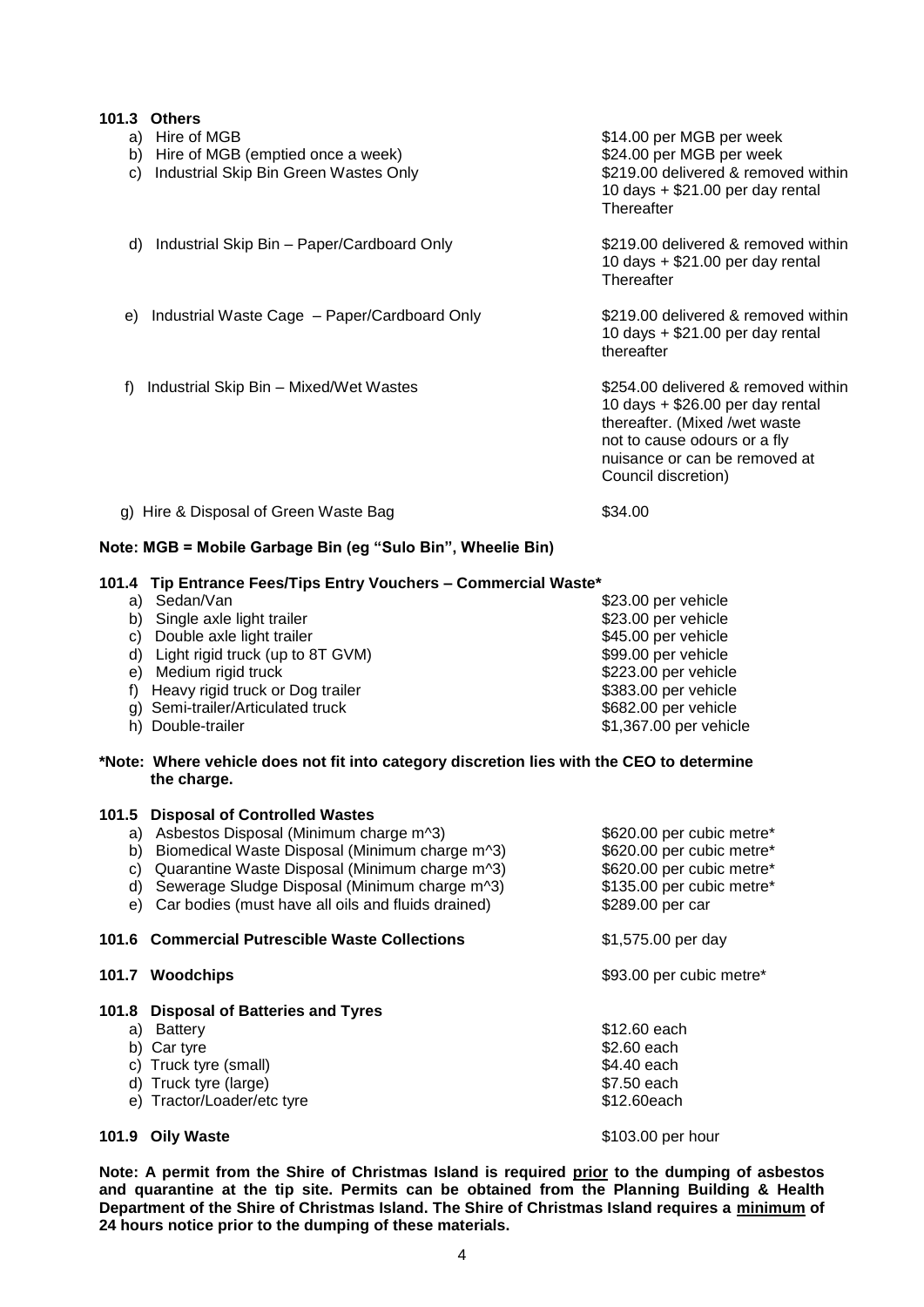## **102.0 Septic Tanks**

## **Health (Treatment of Sewage and Disposal of Effluent and Liquid Waste) Regulations 1974 (WA)**

| a) | Fees for a single dwelling on a single lot or septic system producing < 540L sewage per day: |          |
|----|----------------------------------------------------------------------------------------------|----------|
|    | <b>Local Government Application Fee</b>                                                      | \$113.00 |
|    | (ii) Fee for the grant of a permit to Use an Apparatus                                       |          |
|    | (Including all inspections)                                                                  | \$113.00 |
| b) | Fees for non residential systems requiring approval from the Health Dept of WA:              |          |
|    | Health Department of WA Application Fee                                                      |          |
|    |                                                                                              | $\wedge$ |

| (i) With a Local Government Report     | \$35.00  |
|----------------------------------------|----------|
| (ii) Without a Local Government Report | \$113.00 |
| (iii) Local Government Report Fee      | \$113.00 |

## **106.0 Planning Services**

## **106.1 Planning Fees**

## **Planning and Development Regulations 2011 (Part 7- Local Government Planning Charges)**

| Consideration of an amendment to a Planning Approval | 50% of original fee |
|------------------------------------------------------|---------------------|
| Consideration of an amendment to a Building Licence  | 50% of original fee |

| <b>Item</b> | Part 1 - Maximum Fixed Fees                                                                                                                                                                       | Maximum Fee 2021/22<br>(*see information below)                |
|-------------|---------------------------------------------------------------------------------------------------------------------------------------------------------------------------------------------------|----------------------------------------------------------------|
|             | Determining a development application (other than for an<br>extractive industry) where the development has not<br>commenced or been carried out and the estimated cost of<br>the development is - |                                                                |
| 1.          | (a) not more than $$50,000$                                                                                                                                                                       | \$147                                                          |
|             | (b)<br>more than \$50,000 but not more than \$500,000                                                                                                                                             | 0.32% of the estimated cost<br>of development                  |
|             | more than \$500 000 but not more than \$2.5 million<br>(c)                                                                                                                                        | $$1,700 + 0.257\%$ for every<br>\$1 in excess of \$500 000     |
|             | (d)<br>more than \$2.5 million but not more than \$5 million                                                                                                                                      | $$7,161 + 0.206\%$ for every<br>\$1 in excess of \$2.5 million |
|             | more than \$5 million but not more than \$21.5 million<br>(e)                                                                                                                                     | $$12,633 + 0.123\%$ for every<br>\$1 in excess of \$5 million  |
|             | more than \$21.5 million<br>(f)                                                                                                                                                                   | \$34,196                                                       |
| 2.          | Determining a development application (other than for an<br>extractive<br>development<br>industry)<br>where<br>the<br>has<br>commenced or been carried out                                        | The fee in item 1 plus, by<br>way of penalty, twice that fee   |
| 3.          | Determining a development application for an extractive<br>industry where the development has not commenced or<br>been carried out                                                                | \$739                                                          |
| 4           | Determining a development application for an extractive<br>industry where the development has commenced or been<br>carried out                                                                    | The fee in item 3 plus, by<br>way of penalty, twice that fee   |
| 5A.         | Determining<br>application<br>an<br>amend<br>cancel<br>to<br>or<br>development approval                                                                                                           | \$295                                                          |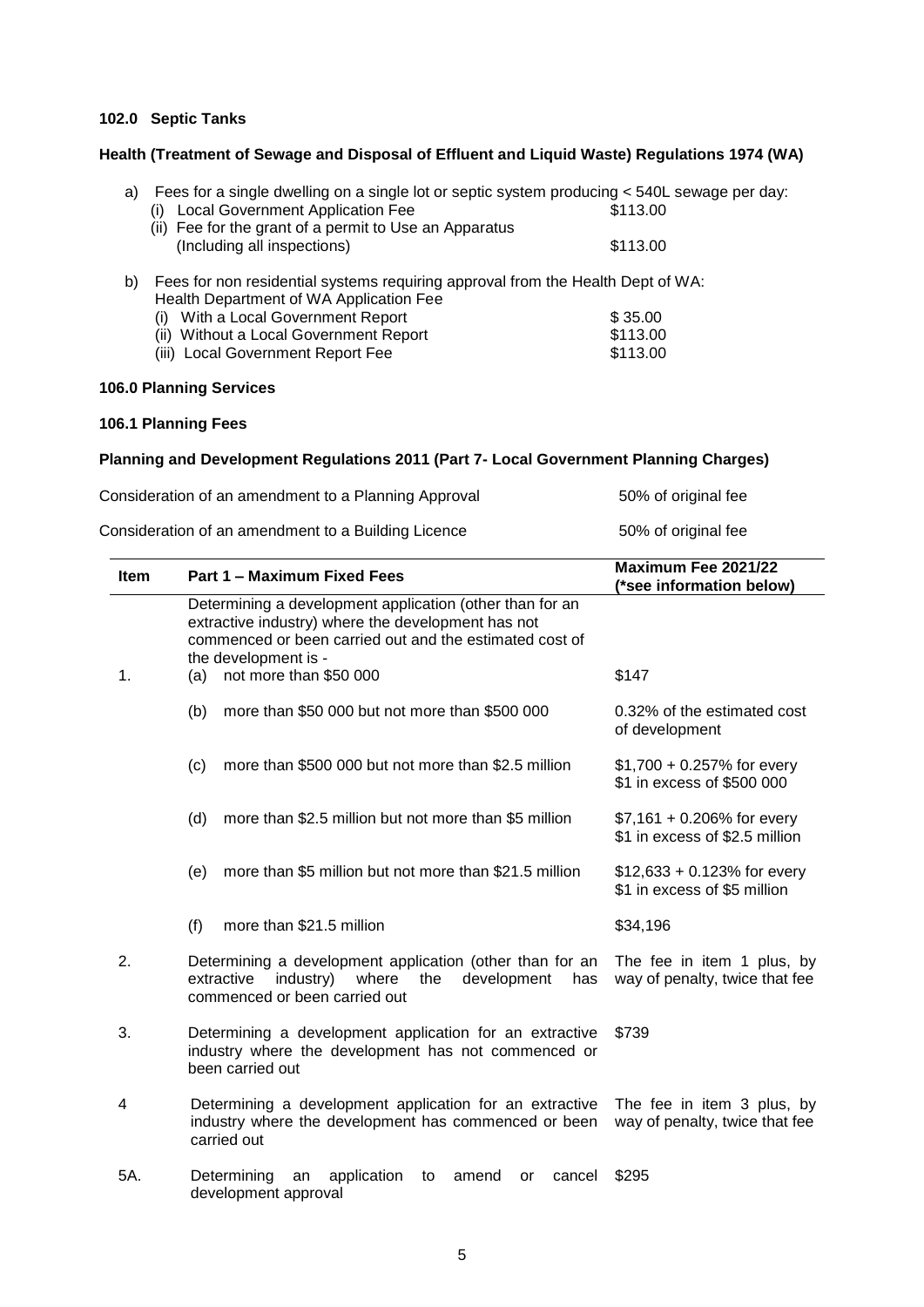| <b>Item</b> | Part 1 - Maximum Fixed Fees                                                                                                                                                                                                                                  | Maximum Fee 2021/22<br>(*see information below)                       |
|-------------|--------------------------------------------------------------------------------------------------------------------------------------------------------------------------------------------------------------------------------------------------------------|-----------------------------------------------------------------------|
| 5.          | Providing a subdivision clearance for -                                                                                                                                                                                                                      |                                                                       |
|             | not more than 5 lots<br>(a)                                                                                                                                                                                                                                  | \$73 per lot                                                          |
|             | more than 5 lots but not more than 195 lots<br>(b)                                                                                                                                                                                                           | \$73 per lot for the first 5 lots<br>and then \$35 per lot            |
|             | more than 195 lots<br>(c)                                                                                                                                                                                                                                    | \$7,393                                                               |
| 6.          | Determining an initial application for approval of a home<br>occupation<br>where<br>the<br>home<br>occupation<br>has<br>not<br>commenced                                                                                                                     | \$222                                                                 |
| 7.          | Determining an initial application for approval of a home<br>occupation where the home occupation has commenced                                                                                                                                              | The fee in item 6 plus by<br>way of penalty, twice that<br>fee        |
| 8.          | Determining an application for the renewal of an approval<br>of a home occupation where the application is made<br>before the approval expires                                                                                                               | \$73                                                                  |
| 9.          | Determining an application for the renewal of an approval<br>of home occupation where the application is made after the<br>approval has expired                                                                                                              | The fee in item 8 plus, by<br>way of penalty, twice that<br>fee       |
| 10.         | Determining an application for a change of use or for an<br>alteration or extension or change of a non-conforming use<br>to which item 1 does not apply, where the change or the<br>alteration, extension or change has not commenced or<br>been carried out | \$295                                                                 |
| 11.         | Determining an application for a change of use or for an<br>alteration or extension or change of a non-conforming use<br>after the alteration, extension or change has commenced<br>or been carried out                                                      | The fee in item 10 plus, by<br>way of penalty, twice that<br>fee      |
| 12.         | Building envelope variations or development outside of<br>building envelope (includes advertising fee)                                                                                                                                                       | \$400                                                                 |
| 13.         | Advertising - Newspaper and surrounding neighbours                                                                                                                                                                                                           | \$300                                                                 |
| 14.         | Advertising - Surrounding neighbour notification only                                                                                                                                                                                                        | \$100                                                                 |
| 15.         | Extension of term – requests for extension of term for<br>planning<br>Approval prior to expiry                                                                                                                                                               | 50% of application fee or full<br>minimum fee whichever is<br>greater |
| 16.         | Requests for amendment or reconsideration                                                                                                                                                                                                                    | \$295                                                                 |
| 17.         | Sign permit fee                                                                                                                                                                                                                                              | \$60                                                                  |
| 18.         | Sign applications                                                                                                                                                                                                                                            | \$147                                                                 |
| 19.         | Section 40 Certificates (Liquor Licence)                                                                                                                                                                                                                     | \$147                                                                 |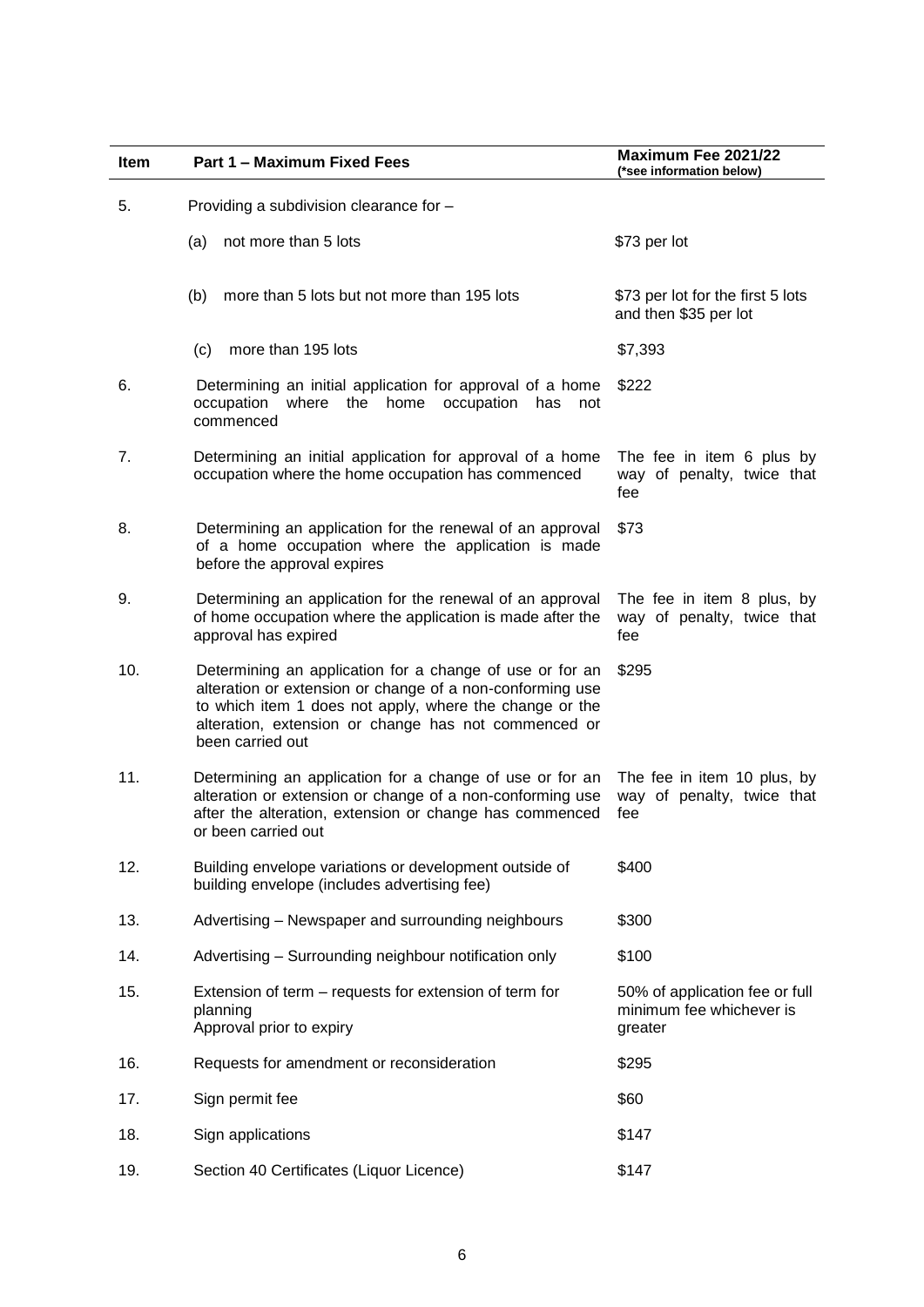## **106.2 - 4 Planning Fees**

| <b>Item</b>    | Part - 2 Maximum Fees: Scheme amendments and Structure Plan |                                                                                        |  |
|----------------|-------------------------------------------------------------|----------------------------------------------------------------------------------------|--|
| $\mathbf{1}$ . | In Principle                                                | \$1,250                                                                                |  |
| 2.             | <b>Basic</b>                                                | determined<br>Fee<br>on<br>application pursuant to Town<br><b>Planning Regulations</b> |  |
| 3.             | Standard                                                    | Fee determined on<br>application pursuant to Town<br><b>Planning Regulations</b>       |  |
| 4.             | Complex                                                     | Fee determined on<br>application pursuant to Town<br><b>Planning Regulations</b>       |  |
| 5.             | <b>Structure Plan</b>                                       | Fee determined on<br>application pursuant to Town<br><b>Planning Regulations</b>       |  |
| 6.             | Local Development Plan                                      | Fee determined on<br>application pursuant to Town<br><b>Planning Regulations</b>       |  |
| 7.             | Minor variations to Structure Plans                         | Fee determined on<br>application pursuant to Town<br><b>Planning Regulations</b>       |  |

| <b>Item</b> | Part - 3 Development Assessment Panel (DAP) – Applications valued over \$7 million<br>or opt in applications |
|-------------|--------------------------------------------------------------------------------------------------------------|
|             | Shire Fee – As per planning application fees above No.<br><b>GST</b>                                         |
| 2.          | DAP Fee – As per DAP Regulations No GST                                                                      |

| <b>Item</b>    | Part - 4 Planning Staff Fees for Amendments and Structure Plans - Per Hour<br>*Regulatory |                  |  |
|----------------|-------------------------------------------------------------------------------------------|------------------|--|
| 1 <sub>1</sub> | Director / City / Shire Planner                                                           | \$88.00 per hour |  |
| 2.             | Manager / Senior Planner                                                                  | \$66.00 per hour |  |
| 3.             | <b>Planning Officer</b>                                                                   | \$36.86 per hour |  |
| 4.             | Other staff - e.g. Environmental Health Officer                                           | \$36.86 per hour |  |
| 5.             | Secretary / Administrative Officer                                                        | \$30.20 per hour |  |

7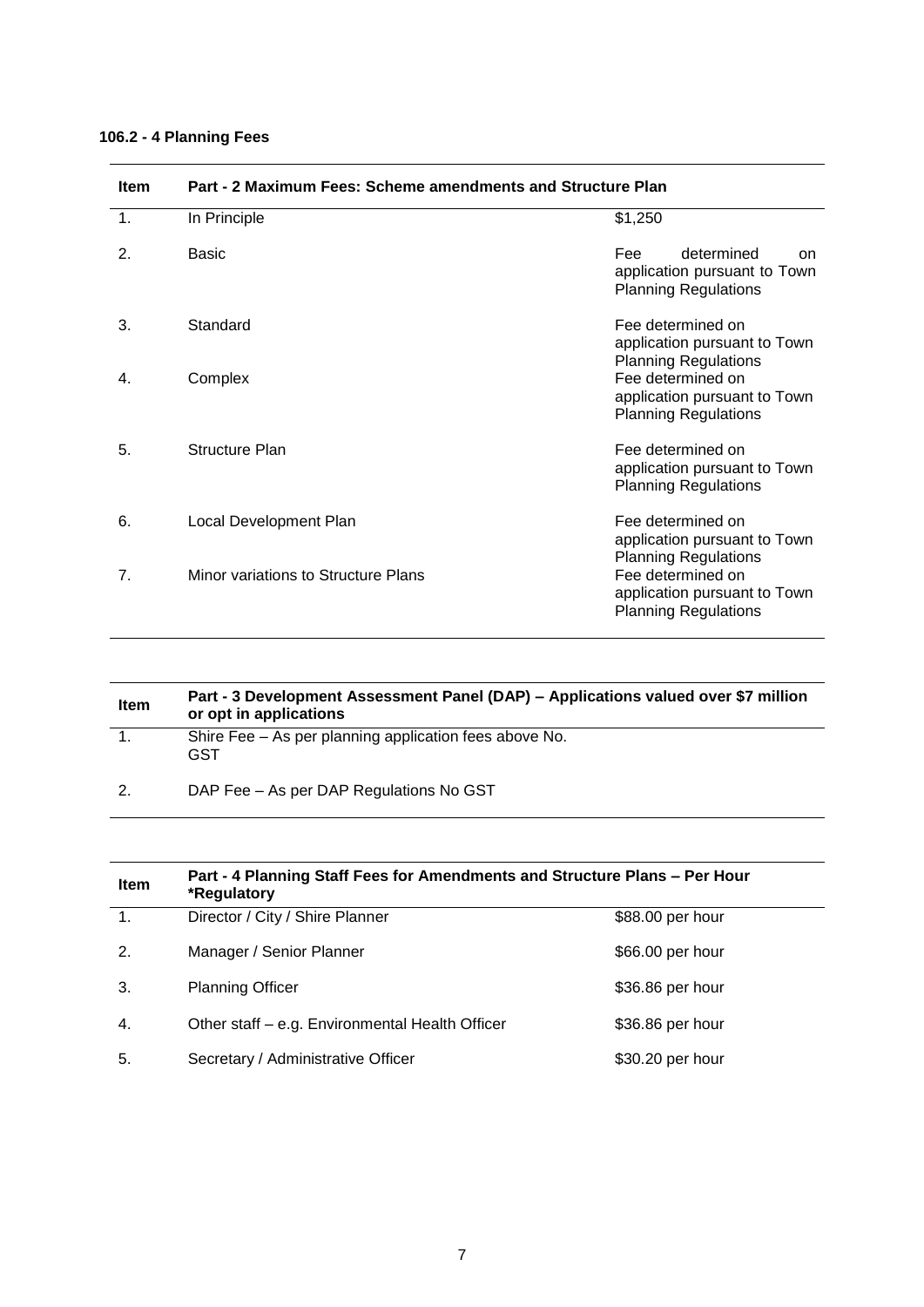## **106.5 - 6 Planning Fees**

| <b>Item</b>   | Part - 5 Subdivision / Strata / Built Strata Clearance Fees                          |                                                            |  |
|---------------|--------------------------------------------------------------------------------------|------------------------------------------------------------|--|
|               | <b>Subdivision / Strata Clearance Application Fees</b><br><i><b>*Regulatory*</b></i> |                                                            |  |
| $\mathbf 1$ . | Not more than 5 lots @ \$73 per lot                                                  | \$73                                                       |  |
| 2.            | More and then \$35 per lot than 5 lots but not more than 195<br>lots                 | \$73 per lot for the first 5 lots<br>and then \$35 per lot |  |
| 3.            | More than 195 lots                                                                   | \$7,393                                                    |  |
|               | <b>Built Strata</b><br>*Regulatory Fee - WAPC Planning Bulletin 52/2009*             |                                                            |  |
| $\mathbf 1$ . | Up to and Including 5 lots - \$656 plus \$65 per lot                                 | \$656                                                      |  |
| 2.            | 6 lots up to 100 lots - \$981 plus \$43.50 per lot in excess of                      | \$981                                                      |  |
| 3.            | 5 lots<br>Capped at 100 lots maximum                                                 | \$5,113                                                    |  |

| Item | Part 6 - Planning Search fees and customer relations                                         |                   |
|------|----------------------------------------------------------------------------------------------|-------------------|
| 1.   | Planning exemption advice (BCA)                                                              | \$155             |
| 2.   | Building Envelope, Site Plans and Planning Application<br>Search                             | \$60              |
| 3.   | Providing a zoning certificate                                                               | \$73              |
| 4.   | Replying to a property settlement questionnaire                                              | \$73              |
| 5.   | Providing written planning advice                                                            | \$73              |
| 6.   | Copy of Local Planning Scheme No. 2 District Zoning<br>Scheme Text including Maps at A3 size | 275.00 per copy   |
| 7.   | Copy of Scheme Maps at A3 size                                                               | \$168.00 per set  |
| 8.   | Copy of current Local Planning Strategy                                                      | \$275.00 per copy |
| 9.   | Scheme Text including maps at A4 size                                                        | \$275.00 per copy |
| 10.  | Any Other Statutory Licence or Permit<br>(Not otherwise provided for)                        | \$92.00           |
| 11.  | Planning Documents on CD                                                                     | \$11.00           |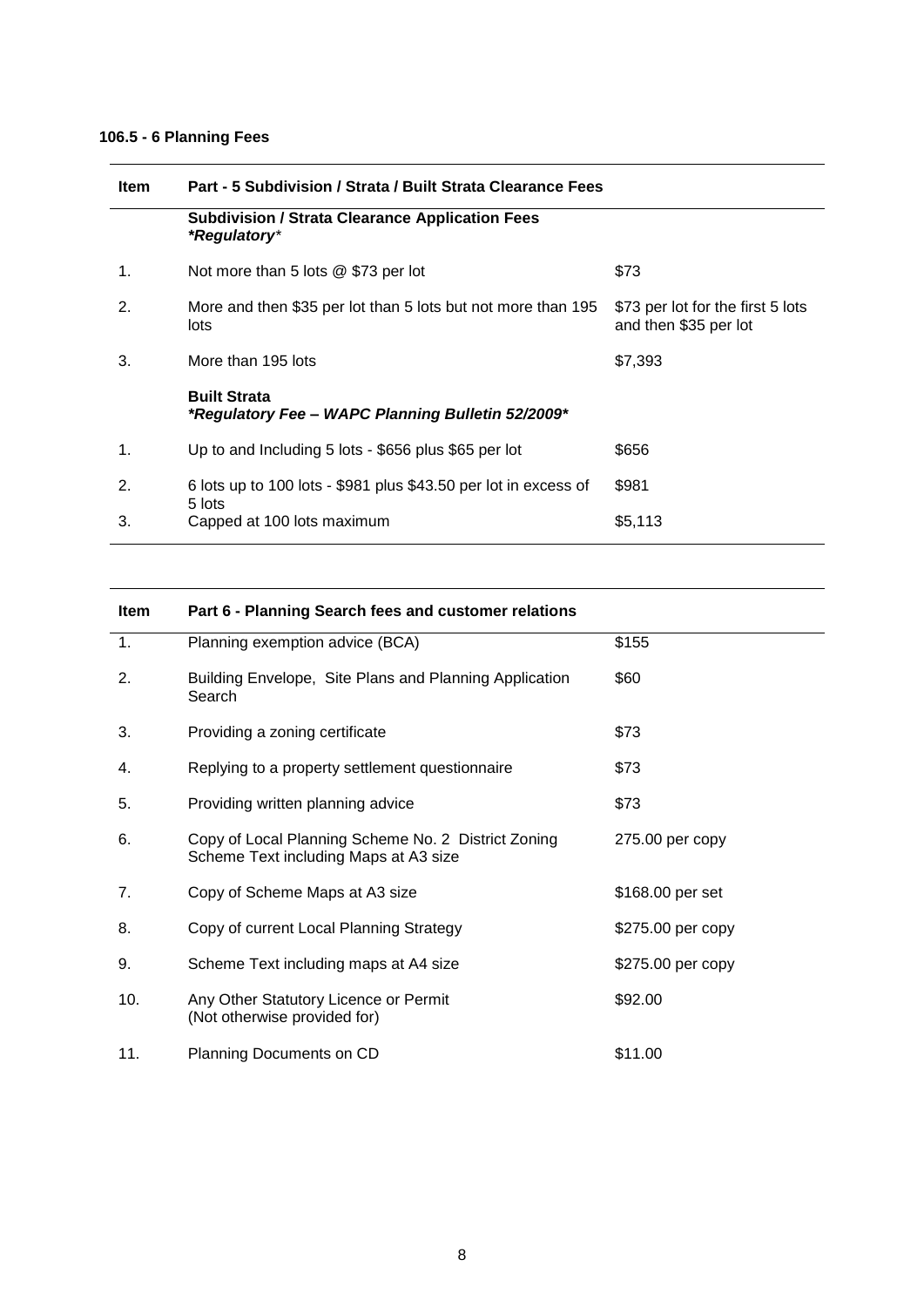| Scheme Text including Maps at A3 size                                                          | \$310.00 per copy                       |
|------------------------------------------------------------------------------------------------|-----------------------------------------|
| Copy of Scheme Maps at A3 size                                                                 | \$190.00 per set                        |
| Copy of Local Planning Scheme No: 2<br>Scheme Text including Maps at A3 size                   | \$310.00 per copy                       |
| Copy of current Local Planning Strategy                                                        | \$310.00 per copy                       |
| Scheme Text including maps at A4 size<br>Copies of Scheme maps at full size                    | \$310.00 per copy<br>\$190.00 per sheet |
| Any Other Statutory Licence or Permit<br>(Not otherwise provided for)                          | \$103.00                                |
| <b>106.7 Building Control</b>                                                                  |                                         |
| a) Written Building Advice<br>b) Copy of Building Plans (where legally permitted to be issued) | \$112.00<br>\$225.00 per copy           |

c) Inspection Not Referred to Elsewhere \$208.00 per hour (Min \$240.00)

## **106.8 Fees are as per the Building Regulations 2012 (Schedule 2 Divisions 1, 2 & 3)**

## **Division 1 – Applications for Building Permits, Demolition Permits**

| <b>Item</b> |     | <b>Application</b>                                                                                            | Fee                                                                                                                            |
|-------------|-----|---------------------------------------------------------------------------------------------------------------|--------------------------------------------------------------------------------------------------------------------------------|
| 1.          |     | Certified application for a building<br>permit (s. $16(1)$ ) —                                                |                                                                                                                                |
|             | (a) | for building work for a Class<br>1 or Class 10 building or<br>incidental structure                            | 0.19% of the estimated value of the building work<br>as determined by the relevant permit authority, but<br>not less than \$96 |
|             | (b) | for building work for a Class<br>2 to Class 9 building or<br>incidental structure                             | 0.09% of the estimated value of the building work<br>as determined by the relevant permit authority, but<br>not less than \$96 |
| 2.          |     | Uncertified application for a building<br>permit (s. 16(l))                                                   | 0.32% of the estimated value of the building work<br>as determined by the relevant permit authority, but<br>not less than \$96 |
| 3.          |     | Application for a demolition permit<br>$(s. 16(l))$ —                                                         |                                                                                                                                |
|             | (a) | for demolition work in respect<br>of a Class 1 or Class 10<br>building or incidental<br>structure             | \$96                                                                                                                           |
|             | (b) | for demolition work in respect<br>of a Class 2 to Class 9<br>building                                         | \$96 for each storey of the building                                                                                           |
| 4.          |     | Application to extend the time<br>during which a building or<br>demolition permit has effect<br>(s. 32(3)(f)) | \$96                                                                                                                           |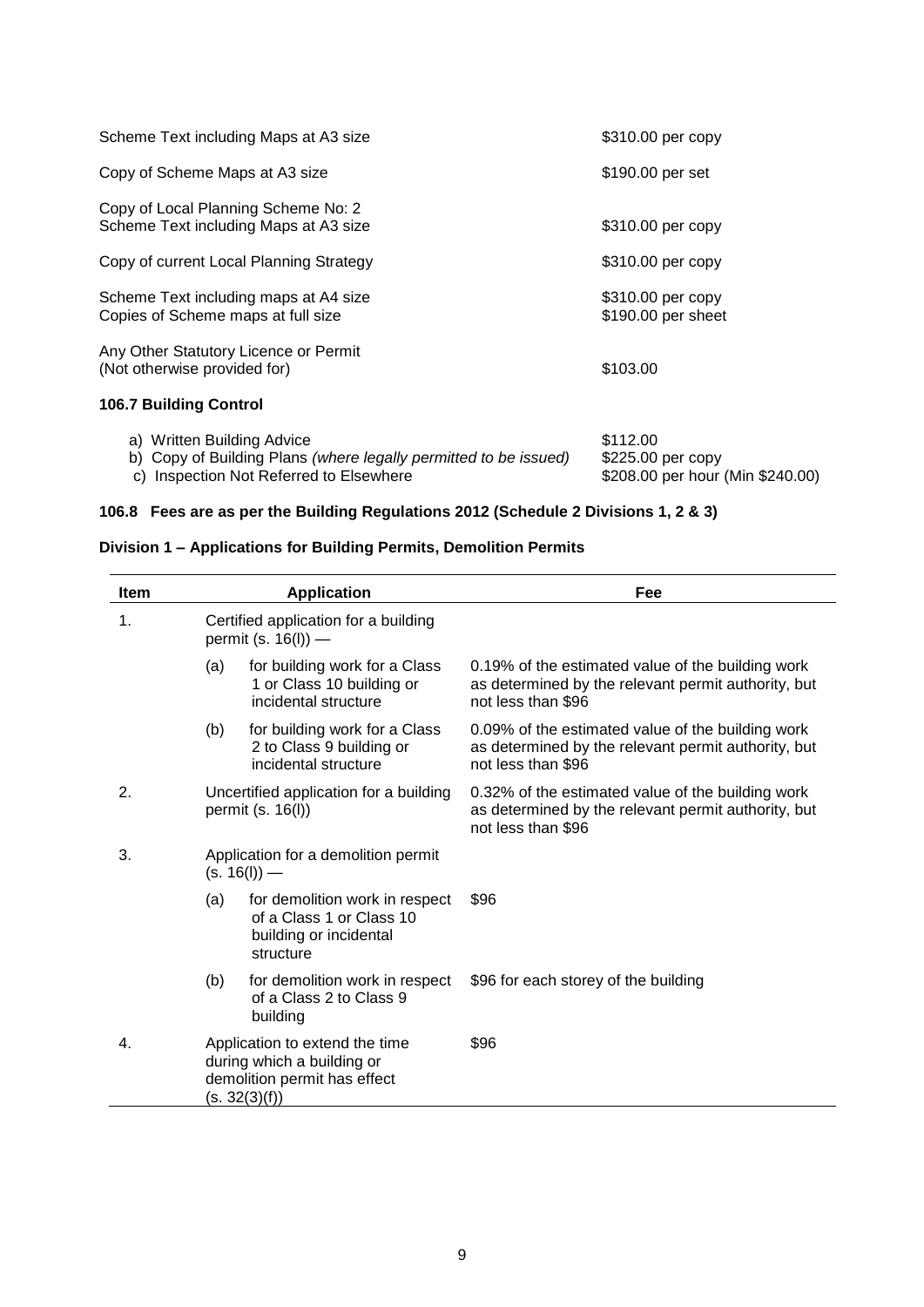**106.9 Fees are as per the Building Regulations 2012 (Schedule 2 Divisions 1, 2 & 3)**

| <b>Item</b> | <b>Application</b>                                                                                                                                             | Fee                                                                                                                                   |
|-------------|----------------------------------------------------------------------------------------------------------------------------------------------------------------|---------------------------------------------------------------------------------------------------------------------------------------|
| 1.          | Application for an occupancy permit for a<br>completed building (s. 46)                                                                                        | \$96                                                                                                                                  |
| 2.          | Application for a temporary occupancy<br>permit for an incomplete building (s. 47)                                                                             | \$96                                                                                                                                  |
| 3.          | Application for modification of an<br>occupancy permit for additional use of a<br>building on a temporary basis (s. 48)                                        | \$96                                                                                                                                  |
| 4.          | Application for a replacement occupancy<br>permit for permanent change of the<br>building's use, classification (s. 49)                                        | \$96                                                                                                                                  |
| 5.          | Application for an occupancy permit or<br>building approval certificate for registration<br>of strata scheme, plan of re-subdivision<br>$(s. 50(1)$ and $(2))$ | \$10.50 for each strata unit covered by the<br>application, but not less than \$105.80                                                |
| 6.          | Application for an occupancy permit for a<br>building in respect of which unauthorised<br>work has been done (s. 51(2))                                        | 0.18% of the estimated value of the<br>unauthorised work as determined by the<br>relevant permit authority, but not less than<br>\$96 |
| 7.          | Application for a building approval<br>certificate for a building in respect of<br>which unauthorised work has been done<br>(s. 51(3))                         | 0.38% of the estimated value of the<br>unauthorised work as determined by the<br>relevant permit authority, but not less than<br>\$96 |
| 8.          | Application to replace an occupancy<br>permit for an existing building (s. 52(1))                                                                              | \$96                                                                                                                                  |
| 9.          | Application for a building approval<br>certificate for an existing building where<br>unauthorised work has not been done<br>(s. 52(2))                         | \$96                                                                                                                                  |
| 10.         | Application to extend the time during<br>which an occupancy permit or building<br>approval certificate has effect (s. 65(3)(a))                                | \$96                                                                                                                                  |

 **Division 2 - Application for occupancy permits, building approval certificates**

## **106.10 Fees are as per the Building Regulations 2012 (Schedule 2 Divisions 1, 2 & 3)**

## **Division 3 - Other applications**

| Item | <b>Application</b>                                                                                                     |         | Fee |  |
|------|------------------------------------------------------------------------------------------------------------------------|---------|-----|--|
|      | Application as defined in regulation 31 (for<br>each building standard in respect of which<br>a declaration is sought) | \$2 232 |     |  |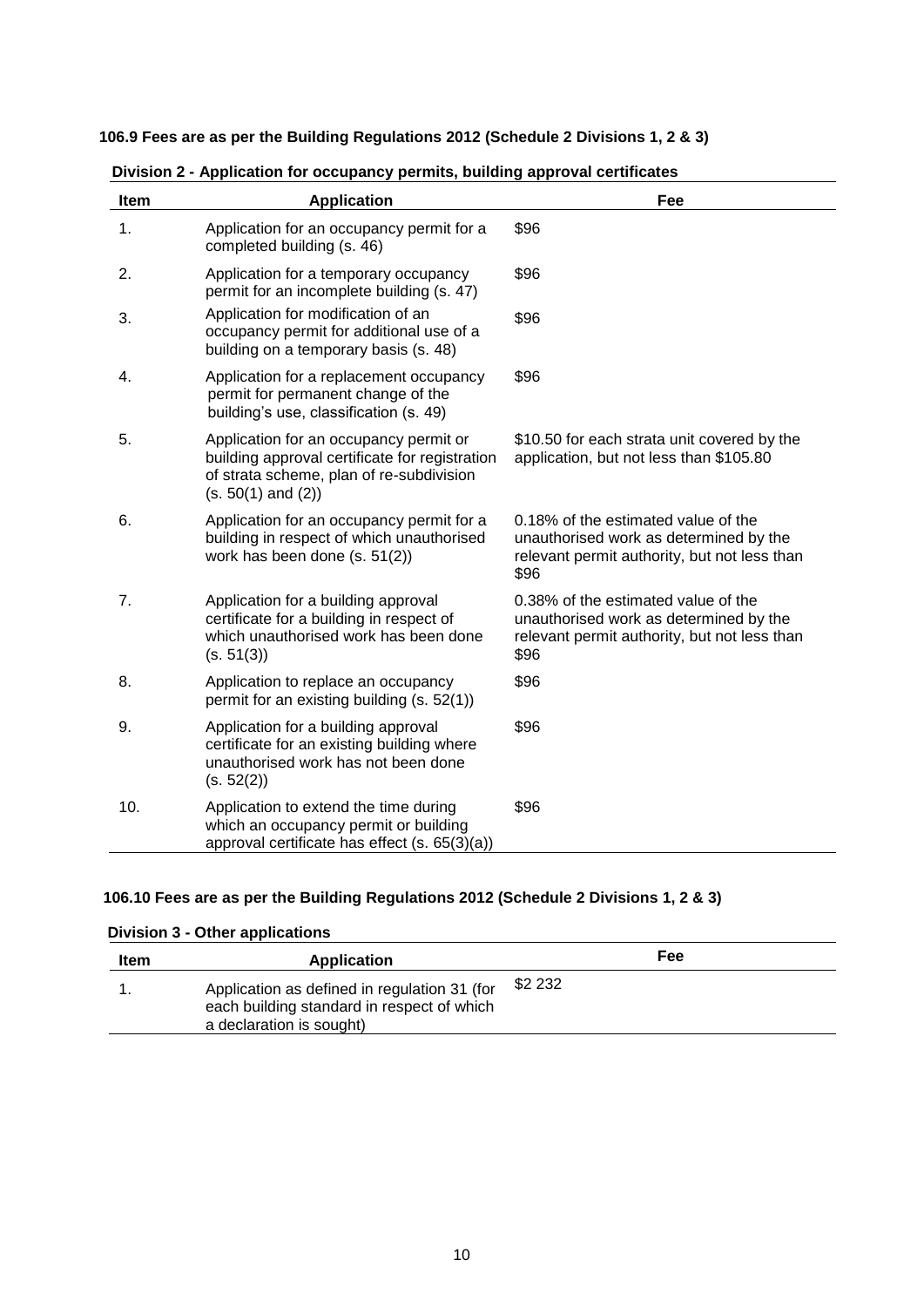## **107.0 Cemetery Fees**

## **Cemeteries Act (CI) 1986 & CI Cemeteries Local Law 2013**

|    | a) Sinking Fee - Ordinary Grave                        | \$1,130.00     |
|----|--------------------------------------------------------|----------------|
|    | <b>Plus Excavation</b>                                 | Cost recovery  |
| b) | Sinking Fee – To extra depth per metre or part thereof | \$281.00       |
| C) | Sinking Fee - Child 13 years and under                 | \$125.00       |
| d) | Sinking Fee - Stillborn                                | \$61.00        |
| e) | Grant of Right of Burial (25 years)                    | \$176.00       |
| f) | Purchase of Plot Land                                  | \$570.00       |
| g) | Renewal of Grant of Right Burial                       | \$188.00       |
| h) | Transfer of Grant of Right Burial                      | \$36.00        |
| i) | Exhumation - Single Grave                              | \$1,394.00     |
| J) | <b>Reinstatement of Exhumed Grave</b>                  | \$315 reinsert |
| k) | Single Permit to erect monument or headstone           | \$31.00        |
| m) | Monumental Mason's Annual Licence *                    | \$125.00       |
| n) | <b>Funeral Directors Annual Licence *</b>              | \$188.00       |
| O) | Funeral Directors Single Fee Licence *                 | \$125.00       |
|    |                                                        |                |

#### **\* Where applicable**

## **Recreation & Culture**

## **111.0 Public Halls & Civic Centre**

## **111.1 Poon Saan Community Hall/Senior Citizens Building**

- 
- 
- b) Community Groups<br>
c) Community Groups (Regular Users -Advance payment) \$15.00 per hour for a fixed 6 c) Community Groups (Regular Users -Advance payment)

a) Commercial Rent  $$50.00$  per 2 hours<br>b) Community Groups  $$21.00$  per hour months booking (advance payment) \$16.00 per hour for a fixed 3 months booking(advance payment) \$18.00 per hour for a fixed 1 month booking (advance payment) d) Other \$182.00 per day (Maximum 8 hours) e) Chair **business and the contract of the Chair**  $\frac{1}{2}$  (contract of the S2.00 per day(maximum 3days) f) Storeroom  $$37.00$  per month (each)

- 
- 
- 
- g) Key Deposit (Refundable) \$36.00

## **Note: Community Group that make use of the facility at least twice every month are defined as "Regular users'**

#### **111.2 George Fam**

- a) Training & Conference Room **\$205.00 per day**
- b) Office Space (One Quarter Room)  $$205.00 \text{ per day}$
- 
- 
- 
- 
- g) Multi Media Projector

\$107.00 half a day \$47.00 an hour c) Non-Profit Community Group<br>
d) Television 558.00 per day d) Television \$58.00 per day \$58.00 per day f) Overhead Projector <br>
g) Multi Media Projector <br>
g) Multi Media Projector <br>
s58.00 per day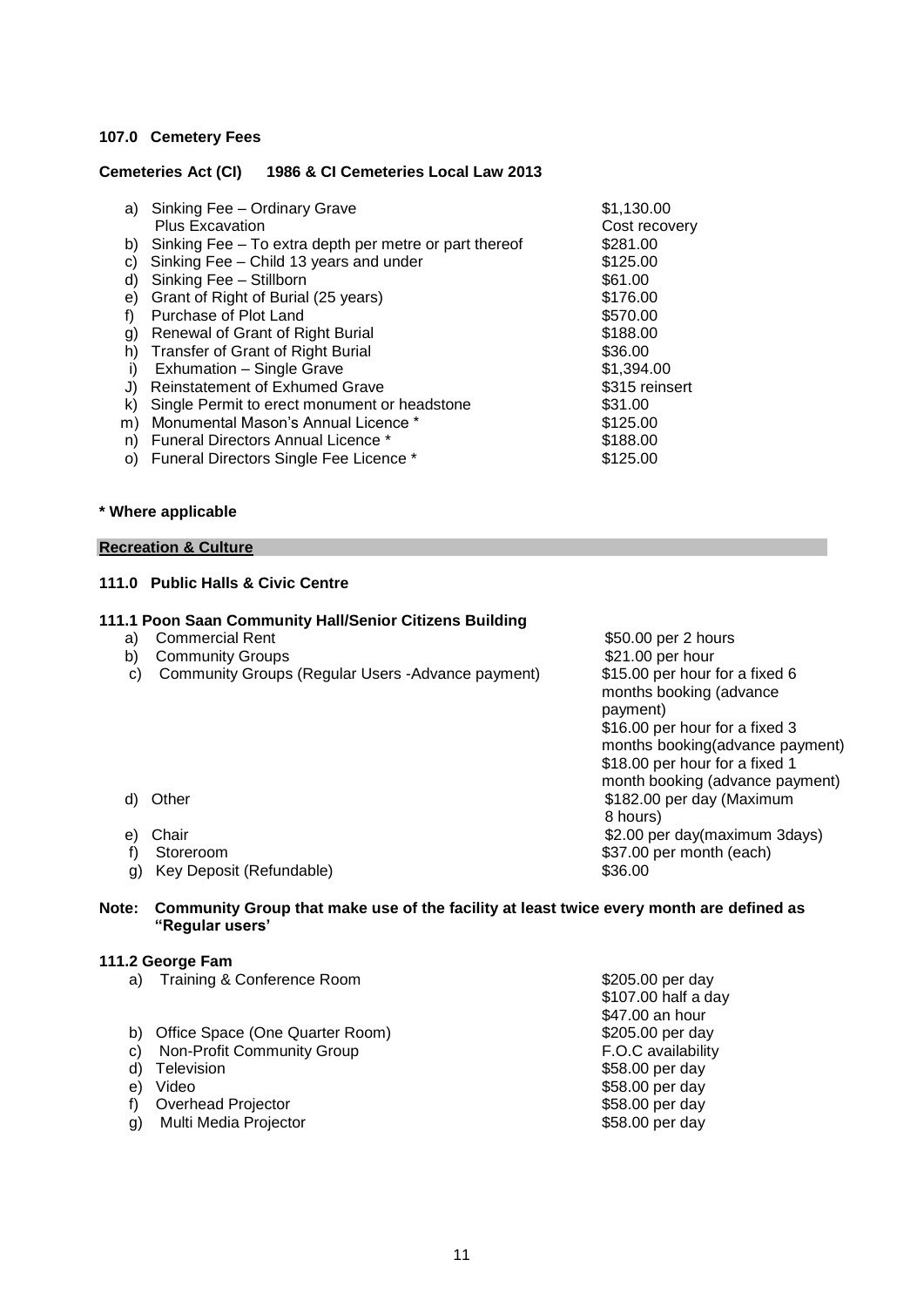| 113.0 Library                                                                                              |                          |
|------------------------------------------------------------------------------------------------------------|--------------------------|
| a) Overdue video                                                                                           | \$2.00 per day late fee  |
| b) Overdue books                                                                                           | \$2.00 per week late fee |
| c) Lost books                                                                                              | Actual cost of the book  |
| d) Damaged books                                                                                           | Actual costs of the book |
| e) Lost Library card                                                                                       | \$5.00 each              |
| f) Internet use                                                                                            | \$5.00 per hour          |
| g) Printer use                                                                                             | \$1.00 per copy          |
| 114.0 "The Islander" Newsletter                                                                            |                          |
| Newsletter<br>a)                                                                                           | \$2.00 per issue         |
| Advertisement (Community Not for Profit Organizations)<br>b)                                               |                          |
| (i) Block $(5.5 \text{ cm} \times 3.5 \text{ cm})$                                                         | \$21.00                  |
| (ii) Quarter page                                                                                          | \$39.00                  |
| (iii) Half page                                                                                            | \$74.00                  |
| (iv) Three Quarter page                                                                                    | \$107.00                 |
| (v) Full page                                                                                              | \$145.00                 |
| Note: Community Not for Profit Organisations Free of Charge advertisements (FOC)<br>- refer Council Policy |                          |
| c) Island Commercial and Businesses                                                                        |                          |
| (i) Block $(5.5 \text{ cm} \times 3.5 \text{ cm})$                                                         | \$23.00                  |
| (ii) Quarter page                                                                                          | \$43.00                  |
| (iii) Half page                                                                                            | \$84.00                  |
| (iv) Three Quarter page                                                                                    | \$125.00                 |
| (v) Full page                                                                                              | \$164.00                 |
|                                                                                                            |                          |
| d) Government Agencies                                                                                     |                          |
| (i) Block $(5.5 \text{ cm} \times 3.5 \text{ cm})$                                                         | \$30.00                  |
| (ii) Quarter page                                                                                          | \$58.00                  |
| (iii) Half page                                                                                            | \$115.00                 |
| (iv) Three Quarter page                                                                                    | \$174.00                 |
| (v) Full page                                                                                              | \$230.00                 |
| (vi) Insert Handling Fee                                                                                   | \$315.00 per issue       |
| e) Subscribe to "The Islander"                                                                             |                          |
| (i) 1 year (25 issues) WA /on CI                                                                           | \$177.00                 |
| (ii) 1 year (25 issues) outside WA                                                                         | \$177.00                 |
| (iii) 1 year (25 issues) overseas                                                                          | \$284.00                 |
|                                                                                                            |                          |

## **Economic Services**

## **131.0 Sea Container rental rates at the LIA**

| a | 20 foot<br>Yearly rates and monthly pro rata on shorter term rates<br>(i) Fork lift entry access<br>(ii) Non Fork lift entry access | \$2,050.00<br>\$1,537.00 |
|---|-------------------------------------------------------------------------------------------------------------------------------------|--------------------------|
|   | 40 foot<br>Yearly rates and monthly pro rata on shorter term rates<br>(i) Fork lift entry access<br>(ii) Non Fork lift entry access | \$3,587.00<br>\$3,075.00 |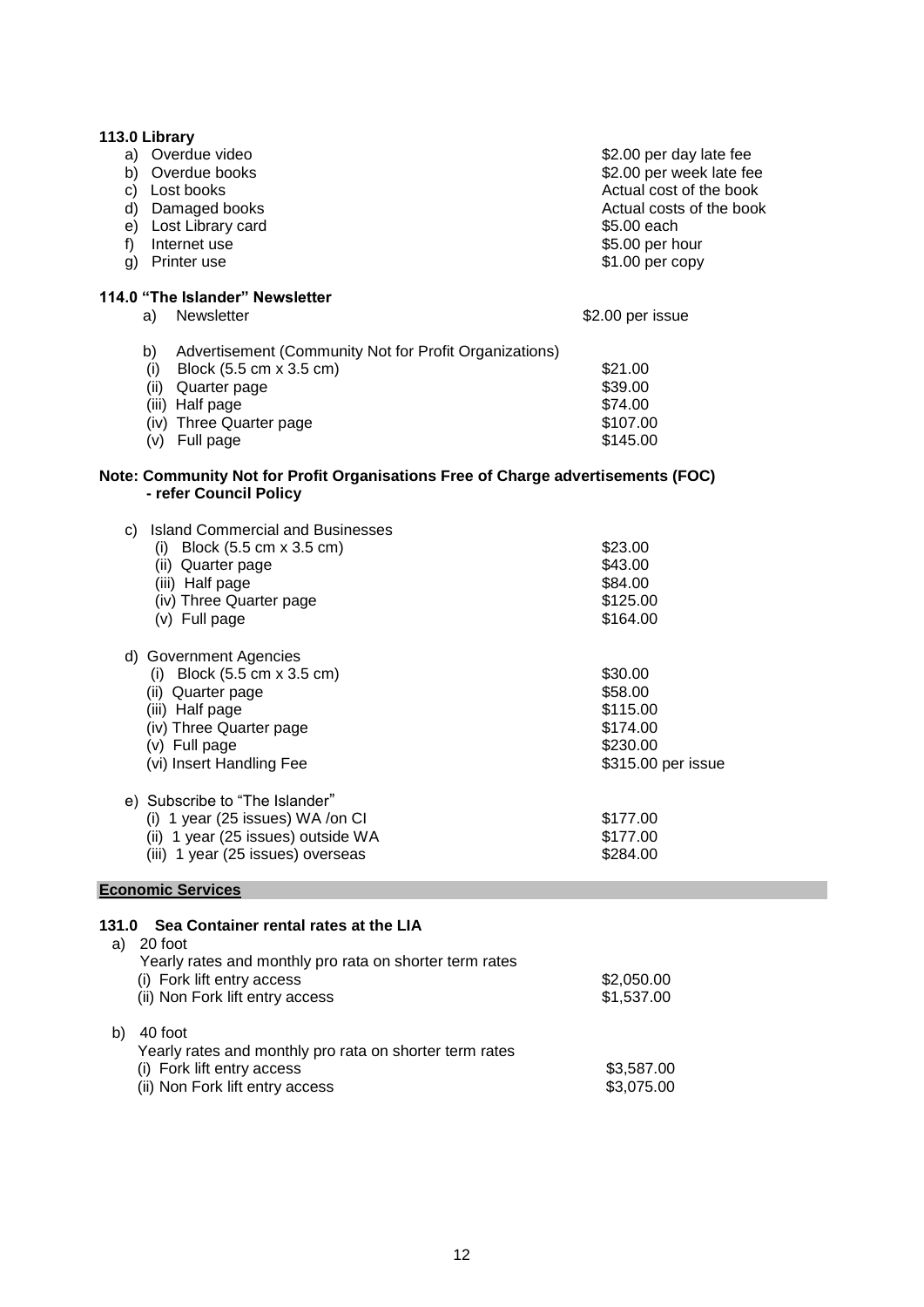## **Other Property & Services**

## **141.0 Private Works Rates and Charges**

| 141.1 Labour                            | Rate per hour              |
|-----------------------------------------|----------------------------|
| a) Driver/Plant Operators/Handyman/     | \$103.00 (working hours)   |
| Cleaner/ Labourer / Gardener / Mechanic |                            |
| b) Professional & Technical Services    | \$205.00                   |
| 141.2 Community Bus with Driver         | \$152.00 (Minimum 2 hours) |

**Note: Minimum charge during working hours is 2 hours. Overtime rates in accordance with the industrial agreement in force at the time will apply** 

| 141.3 Vehicle and Plant Hire with Operators                                                                | Rate per hour              |
|------------------------------------------------------------------------------------------------------------|----------------------------|
| a) Light Trucks                                                                                            | \$155.00                   |
| b) Truck with Hiab                                                                                         | \$225.00                   |
| c) Tipper 10 tonnes                                                                                        | \$225.00                   |
| d) Water Truck 10,000L                                                                                     | \$235.00 (excluding water) |
| e) Grader                                                                                                  | \$235.00                   |
| Loader (with attachments)<br>f)                                                                            | \$215.00                   |
| g) Bobcat with or without attachments                                                                      | \$175.00                   |
| h) Forklift                                                                                                | \$165.00                   |
| Multi Tyred Roller - light<br>i)                                                                           | \$165.00                   |
| Multi Tyred Roller - heavy<br>j)                                                                           | \$235.00                   |
| Tractor with or without attachments<br>k)                                                                  | \$175.00                   |
| Komatsu Excavator<br>D.                                                                                    | \$225.00 plus mobilisation |
| m) Mini Excavator                                                                                          | \$190.00                   |
| n) Drum Roller - light                                                                                     | \$175.00                   |
| o) Drum Roller - heavy                                                                                     | \$235.00                   |
| p) Wood Chipper (3 x operator costs included)                                                              | \$380.00                   |
| q) Road Sweeper                                                                                            | \$175.00                   |
| r) Concrete Truck<br>(Standby rate where applicable p/hour following<br>Minimum 15 minutes unloading time) | \$225.00<br>\$67.00        |
| s) Concrete product/cubic meter                                                                            | \$925.00                   |
| t) Bitumen Spray Truck                                                                                     | \$190.00                   |

## **Note: Hire based on a depot to depot arrangement. Minimum hire is 4 hours.**

## **141.4 Excavation Permits**

| a) Application Fee (includes one inspection)        | \$283.00                                                                         |
|-----------------------------------------------------|----------------------------------------------------------------------------------|
| Bond<br>b)                                          | \$47.00m2 unsealed roads<br>\$82.00m2 sealed roads<br>\$213,00 m2 concrete areas |
| Additional Inspections (per inspection as required) | \$296.00                                                                         |